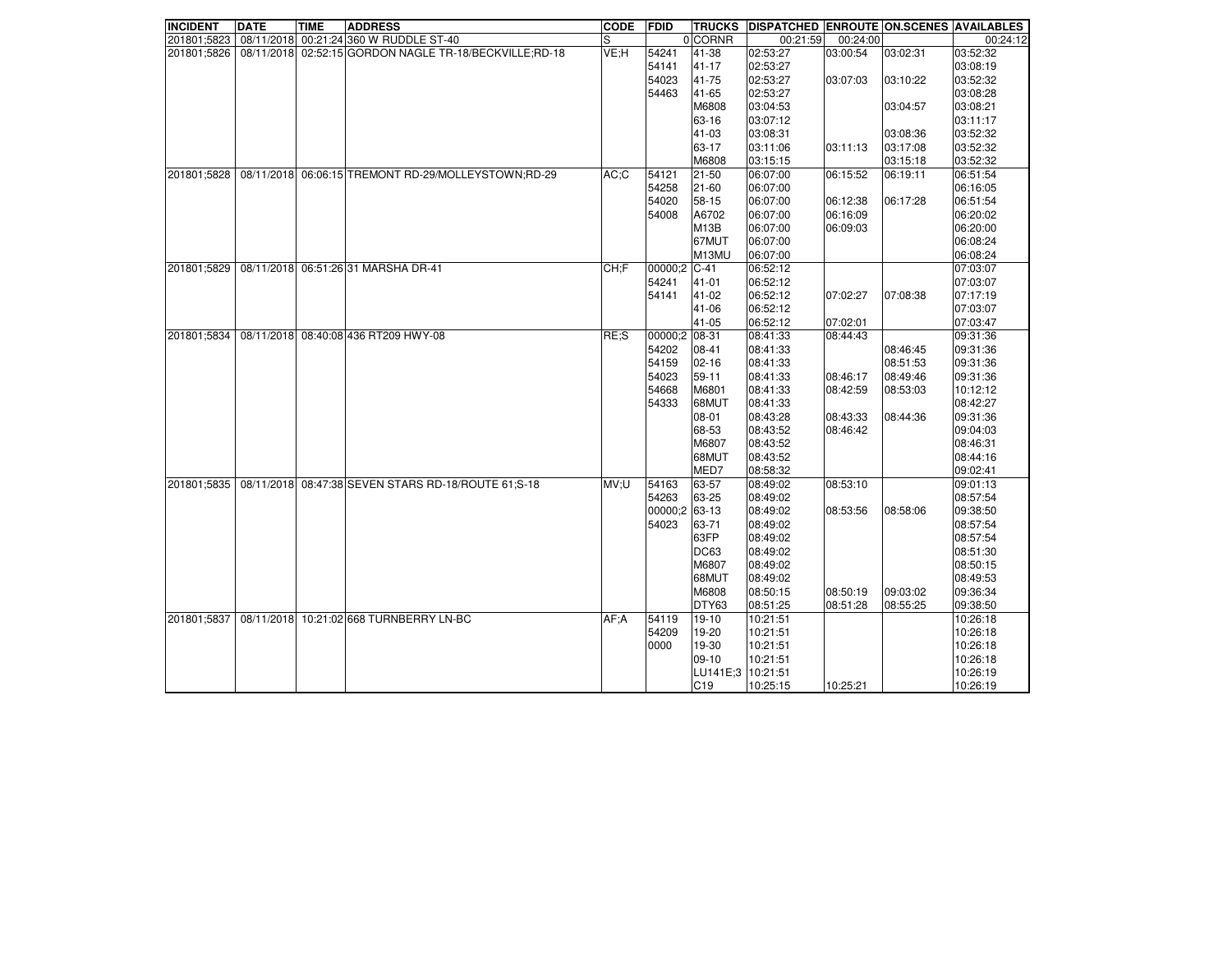| <b>INCIDENT</b> | <b>DATE</b> | TIME | <b>ADDRESS</b>                                       | <b>CODE</b> | FDID         | <b>TRUCKS</b> | DISPATCHED ENROUTE ON SCENES AVAILABLES |                   |          |          |
|-----------------|-------------|------|------------------------------------------------------|-------------|--------------|---------------|-----------------------------------------|-------------------|----------|----------|
| 201801;5841     |             |      | 08/11/2018 11:21:20 271 RIVER RD-39                  | WR;SQ       | 54142        | 42-11         | 11:23:02                                |                   |          | 11:41:48 |
|                 |             |      |                                                      |             | 54156        | 42-10         | 11:23:02                                | 11:34:20          | 12:12:32 | 12:36:23 |
|                 |             |      |                                                      |             | 54001        | 42-41         | 11:23:02                                |                   |          | 11:41:48 |
|                 |             |      |                                                      |             | 54023        | 56-56         | 11:23:02                                | 11:31:07          | 11:46:07 | 12:36:23 |
|                 |             |      |                                                      |             | 00000;2      | A905          | 11:23:02                                | 11:37:14          | 11:47:15 | 12:46:44 |
|                 |             |      |                                                      |             | 54139        | M6801         | 11:23:02                                | 11:24:13          |          | 11:27:37 |
|                 |             |      |                                                      |             | 00000        | 68MUT         | 11:23:02                                |                   |          | 11:25:27 |
|                 |             |      |                                                      |             | 99999        | 39MUT         | 11:23:02                                |                   |          | 11:25:27 |
|                 |             |      |                                                      |             |              | 63DIVE        | 11:24:01                                | 11:31:05          | 11:42:39 | 13:04:48 |
|                 |             |      |                                                      |             |              | M6807         | 11:24:59                                | 11:25:03          | 11:47:15 | 12:47:09 |
|                 |             |      |                                                      |             |              | 68MUT         | 11:27:30                                |                   |          | 11:27:34 |
|                 |             |      |                                                      |             |              | 39MUT         | 11:27:30                                |                   |          | 11:27:34 |
|                 |             |      |                                                      |             |              | 42-01         | 11:28:51                                |                   |          | 12:36:23 |
|                 |             |      |                                                      |             |              |               |                                         | 11:28:56          | 11:38:13 |          |
|                 |             |      |                                                      |             |              | $39-10$       | 11:31:24                                |                   |          | 11:34:49 |
|                 |             |      |                                                      |             |              | 39-02         | 11:33:07                                | 11:33:12          | 12:12:28 | 12:36:23 |
|                 |             |      |                                                      |             |              | $39 - 11$     | 11:34:43                                | 11:34:47          | 11:40:26 | 12:36:23 |
|                 |             |      |                                                      |             |              | <b>FISH</b>   | 12:03:06                                |                   | 12:03:11 | 12:36:44 |
|                 |             |      |                                                      |             |              | DTY63         | 12:05:06                                |                   | 12:05:10 | 13:04:48 |
|                 |             |      |                                                      |             |              | <b>RR</b>     | 12:09:00                                |                   |          | 12:36:40 |
| 201801;5845     |             |      | 08/11/2018 12:03:26 401 UNIVERSITY DR-18             | CH;F        | 00000;2      | DC63          | 12:03:43                                | 12:04:37 12:11:12 |          | 12:22:27 |
| 201801;5850     |             |      | 08/11/2018 14:14:46 15 S GRANT ST-64                 | CH:F        | 00000:2      | C64           | 14:17:13                                |                   |          | 14:22:07 |
|                 |             |      |                                                      |             | 54164        | C64-1         | 14:17:13                                | 14:18:47          | 14:22:02 | 14:25:41 |
|                 |             |      |                                                      |             | 54264        | C64-2         | 14:17:13                                |                   |          | 14:22:07 |
|                 |             |      |                                                      |             | 54364        | $ C64-3 $     | 14:17:13                                |                   |          | 14:22:07 |
|                 |             |      |                                                      |             | 54464        | C64-4         | 14:17:13                                |                   |          | 14:22:07 |
|                 |             |      |                                                      |             | 54564        | C64-5         | 14:17:13                                |                   |          | 14:22:07 |
| 201801:5852     |             |      | 08/11/2018 14:28:31 265 4 ST-40                      | ME: D       |              | 54140 40-13   | 14:29:05                                |                   |          | 14:32:10 |
|                 |             |      |                                                      |             |              | 40-17         | 14:29:05                                | 14:31:42          | 14:31:58 | 14:41:37 |
|                 |             |      |                                                      |             |              | 40-02         | 14:31:50                                |                   | 14:31:56 | 14:41:37 |
|                 |             |      |                                                      |             |              | $C-40$        | 14:34:41                                | 14:34:45          | 14:35:41 | 14:41:37 |
| 201801;5855     |             |      | 08/11/2018 15:22:50 43 W MAIN ST-63                  | OD;O        | 54463        | 63-17         | 15:24:33                                | 15:28:11          | 15:30:03 | 15:38:15 |
|                 |             |      |                                                      |             |              |               |                                         |                   |          |          |
|                 |             |      |                                                      |             | 54263        | 63-69         | 15:24:33                                |                   |          | 15:29:05 |
|                 |             |      |                                                      |             | 00000;2      | 63-12         | 15:24:33                                | 15:27:07          |          | 15:38:15 |
|                 |             |      |                                                      |             | 99999        | 63-71         | 15:24:33                                |                   |          | 15:29:07 |
|                 |             |      |                                                      |             |              | 63FP          | 15:24:33                                |                   |          | 15:26:29 |
|                 |             |      |                                                      |             |              | DC63          | 15:24:33                                | 15:26:27          | 15:26:44 | 15:38:15 |
|                 |             |      |                                                      |             |              | 63-69         | 15:30:17                                |                   | 15:30:23 | 15:38:15 |
|                 |             |      |                                                      |             |              | 63-38         | 15:32:16                                |                   | 15:32:23 | 15:38:15 |
|                 |             |      |                                                      |             |              | GAS           | 15:32:33                                |                   |          | 15:34:31 |
| 201801;5856     |             |      | 08/11/2018 15:32:39 S HANCOCK ST-49/W SHERMAN; ST-49 | CH:F        | 54249        | $C-49$        | 15:33:32                                | 15:35:04          | 15:36:22 | 15:40:33 |
|                 |             |      |                                                      |             | 99999        | 49-01         | 15:33:32                                |                   |          | 15:35:31 |
|                 |             |      |                                                      |             |              | 49-02         | 15:33:33                                |                   |          | 15:35:31 |
|                 |             |      |                                                      |             |              | 49-03         | 15:33:33                                |                   |          | 15:35:31 |
|                 |             |      |                                                      |             |              | 49-04         | 15:33:33                                |                   |          | 15:35:31 |
|                 |             |      |                                                      |             |              | 49-05         | 15:33:33                                |                   |          | 15:35:31 |
|                 |             |      |                                                      |             |              | 49-06         | 15:33:33                                |                   |          | 15:35:31 |
|                 |             |      |                                                      |             |              | 49-07         | 15:33:33                                |                   |          | 15:35:31 |
|                 |             |      |                                                      |             |              | 49-08         | 15:33:33                                |                   |          | 15:35:31 |
|                 |             |      |                                                      |             |              | 49-11         | 15:33:33                                |                   |          | 15:39:43 |
|                 |             |      |                                                      |             |              | 49-15         | 15:33:33                                |                   |          | 15:39:43 |
|                 |             |      |                                                      |             |              | <b>PHONE</b>  | 15:38:33                                |                   |          | 15:40:33 |
| 201801;5857     |             |      | 08/11/2018 16:09:13 453 MOLLEYSTOWN RD-29            | AC;C        | 54121        | 21-50         | 16:10:07                                | 16:19:49          |          | 16:23:57 |
|                 |             |      |                                                      |             | 54422        | 21-60         | 16:10:07                                |                   |          | 16:20:02 |
|                 |             |      |                                                      |             | 54020        | 22-14         | 16:10:07                                |                   |          | 16:16:59 |
|                 |             |      |                                                      |             | 54008        | A6702         | 16:10:07                                | 16:17:20          |          | 16:37:29 |
|                 |             |      |                                                      |             |              |               | 16:10:07                                | 16:11:57          |          | 16:37:59 |
|                 |             |      |                                                      |             |              | <b>M13B</b>   | 16:10:07                                |                   | 16:26:35 |          |
|                 |             |      |                                                      |             |              | 67MUT         |                                         |                   |          | 16:12:00 |
|                 |             |      |                                                      |             |              | M13MU         | 16:10:07                                |                   |          | 16:12:00 |
|                 |             |      |                                                      |             |              | AC22-4        | 16:13:58                                | 16:14:20          | 16:20:35 | 16:38:31 |
|                 |             |      |                                                      |             |              | 22-64         | 16:16:52                                | 16:16:56          | 16:20:21 | 16:38:31 |
|                 |             |      |                                                      |             |              | 21-70         | 16:23:17                                | 16:24:16          | 16:37:32 | 16:38:31 |
|                 |             |      | 201801;5859   08/11/2018   16:27:58 43 W MAIN ST-63  | CH:F        | 00000;2 DC63 |               | 16:29:18                                | 16:30:46 16:34:08 |          | 17:07:09 |